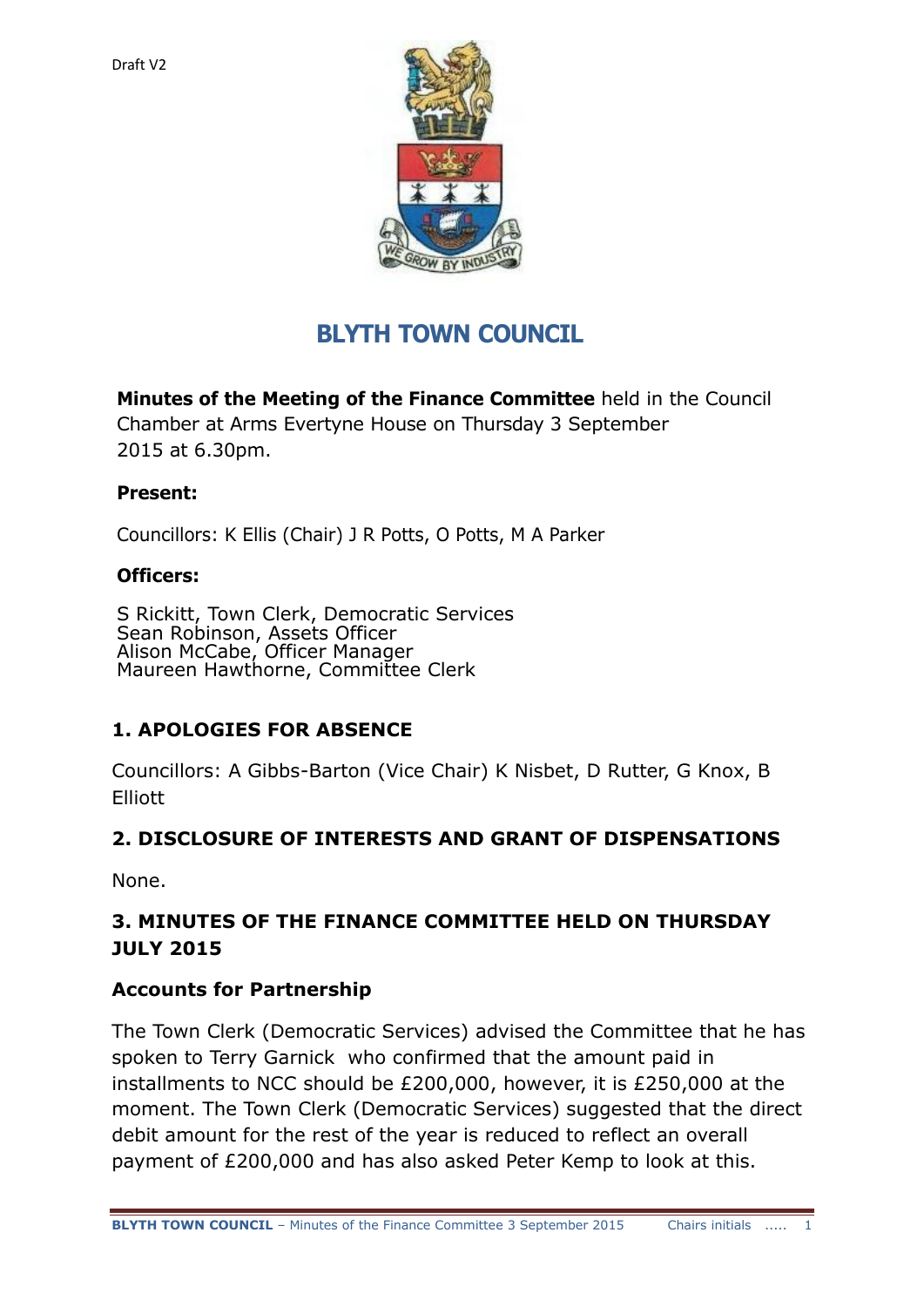The Minutes of the Finance Committee held on 2 July 2015 were **AGREED** and signed by the Chair

# **4. MATTERS ARISING**

## **External Audit 2014/2015**

The Town Clerk (Democratic Services) commented that he is still awaiting formal sign off from the external auditor. The Auditor has raised a query regarding the title of the Assets Committee as it is felt this may cause confusion. The Town Clerk (Democratic Services) has provided an explanation about this together with a copy of the partnership agreement. He will consider the Auditor's suggestion and make a recommendation to the Council. The Town Clerk (Democratic Services) added that he will circulate a copy of the External Auditor's report to all Town Councillors once it has been received.

# **5. ACCOUNTS 2015/2016**

The Town Clerk (Democratic Services) referred to the information circulated with the agenda and displayed on the smartboard. He added that should members prefer to receive this information on A3 they should request it. The Town Clerk (Democratic Services) advised that he has made some changes to the way information is recorded in the cash book in particular, salaries and National Insurance payments. More detailed information can, however, be made available to Councillors.

#### **Petty Cash**

The Town Clerk (Democratic Services), drew attention to the information at the bottom of page 2 and explained this was relating to a temporary loan of £100 from the allotments rent to purchase stamps. This has now been reimbursed.

#### **Investment Accounts**

Nothing arising.

#### **Bank Reconciliations**

The Town Clerk (Democratic Services) explained that he signs the reconciliations each month to confirm that they are correct.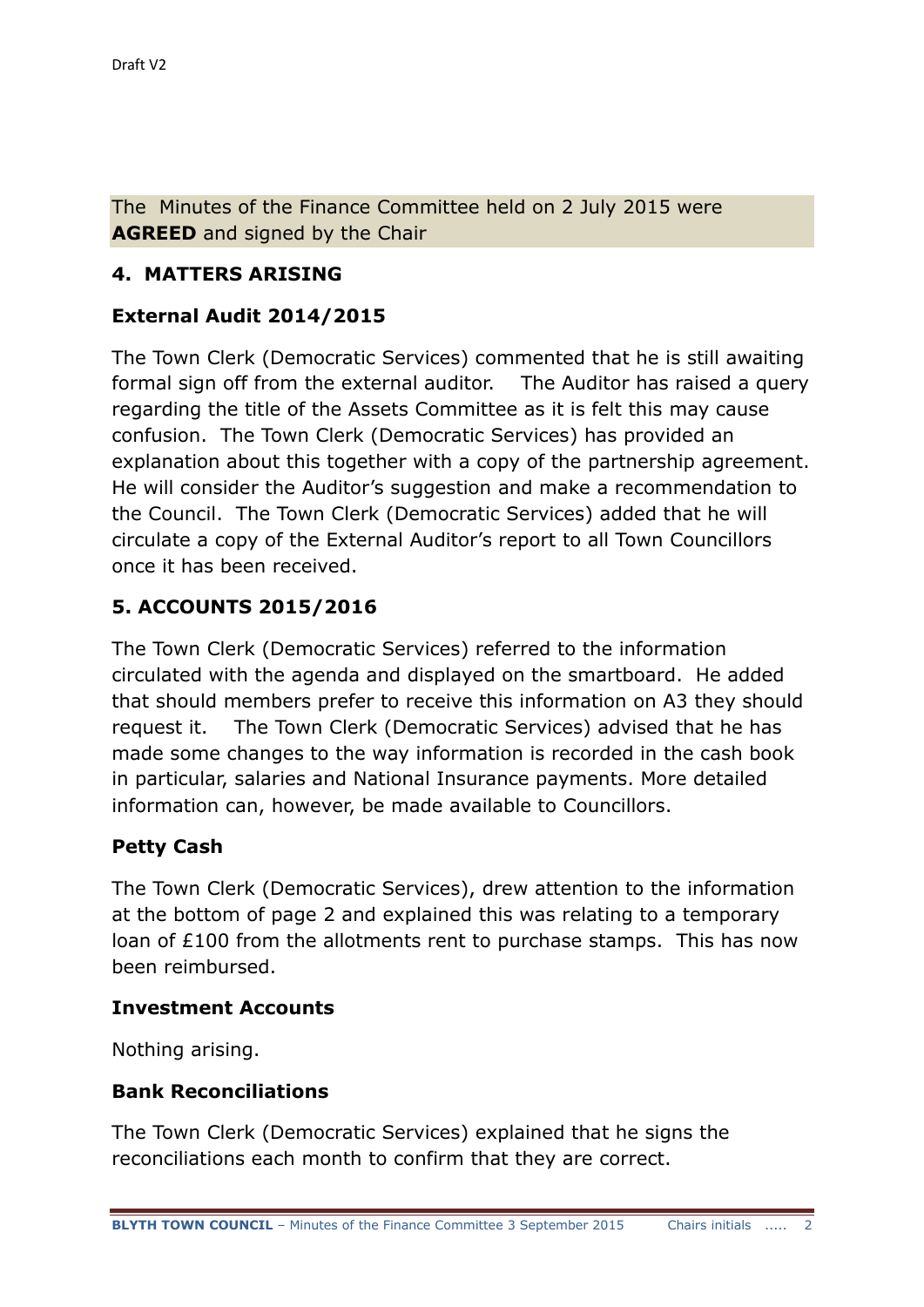## **Actuals against Budget**

The Town Clerk (Democratic Services) informed the Committee that the Council will receive the precept of £506,328 in October.

# **Budget Sheets**

The Town Clerk (Democratic Services) referred to the information under the Assets Committee ( code 700) and explained that the £50,000 has been included in the payment. He added that clarification will be sought from NCC regarding what they have spent their £50,000 on and has advised NCC that the External Auditor is looking at the agreement (see also item 3 above).

# **Trade Union Facility Time**

The Committee noted information provided.

# **6. OUTTURN FORECASE FOR 31 MARCH 2016**

The Town Clerk (Democratic Services) advised that copies of the revised information will be circulated with the signed minutes. Discussion took place around the cash surplus and how it might be used. Peter Kemp has suggested a reserve figure of £250,000 and the Town Clerk (Democratic Services) suggested putting £50,000 into reserve for the Tall Ships in 2016. He asked Councillors to consider if they have projects which may benefit from financial support and that they submit suggestions by 10 September 2015 for consideration at Full Council on 17 September 2015. Councillor Potts stated that he was not confident that the report reflects the expenditure of the Council or that the figures have been looked at in enough details. £132,000 has been spent from the balance and if the same amount is spent in January without the cash being available then the Council's accounts will not balance and there is a risk that council tax will have to increase. It was noted that cash has already been spend from S0106.

The Town Clerk (Democratic Services) commented that he will discuss this further with Peter Kemp. He also stated that his plan is to ask for evidence that grants have been spent for the purpose requested.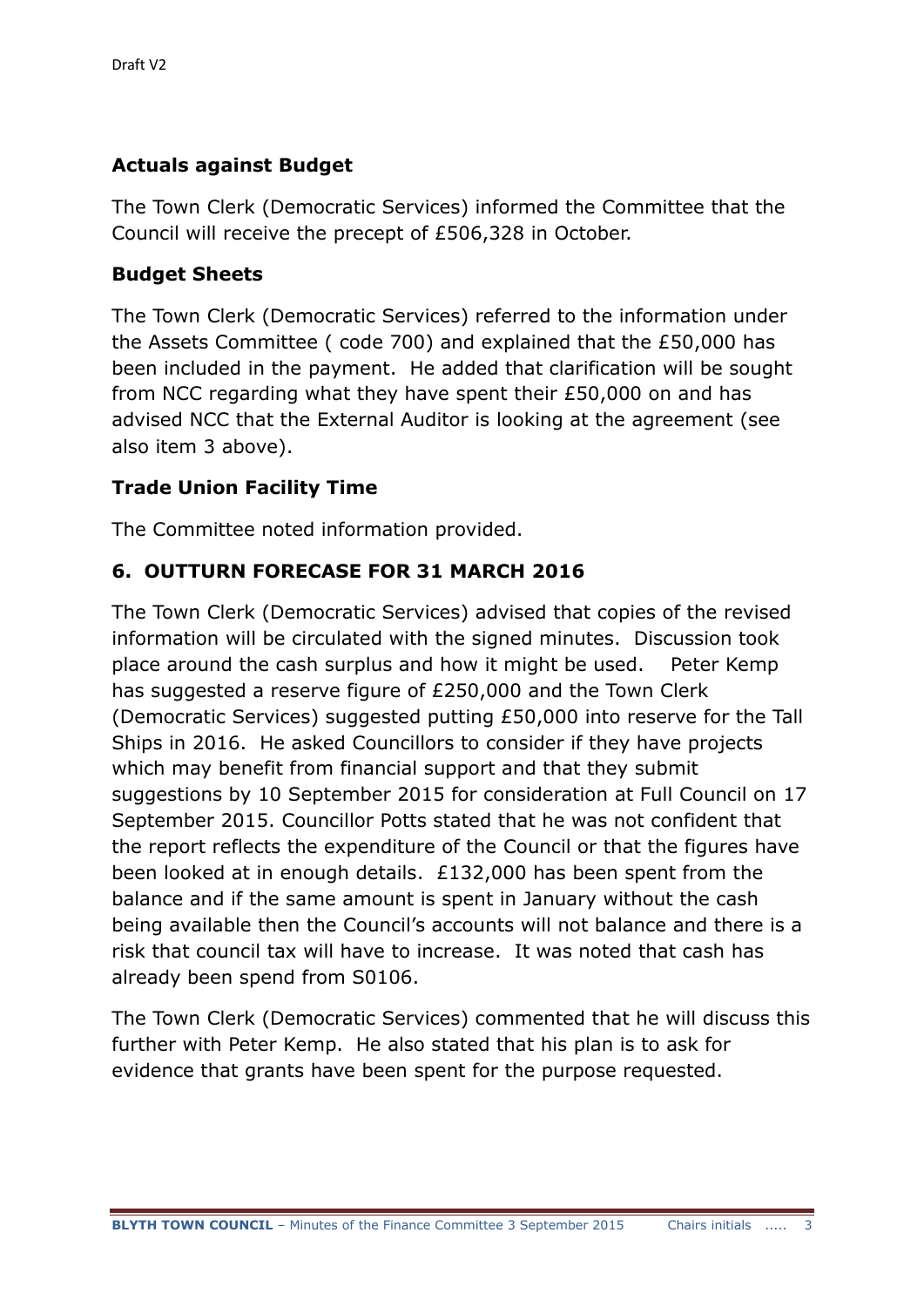# **7. PENSIONS**

(a copy of the report prepared by the Town Clerk (Democratic Services, will be circulated with the signed copy of the minutes).

The Town Clerk (Democratic Services) said that has nothing to add to the written reports. It is essential that comparisons are made between the two Pension Funds (NEST and LGPS) in order to make an informed decision and he will also take advice from the Trade Union. There is a massive difference between the two schemes in terms of costs to the Council. The Town Clerk (Democratic Services) will circulate a report in October which will allow the 28 day notice required if the Council were to decide to join LGPS.

# **8. IT UPDATE**

(a copy of the written reports will be circulated with the signed minutes)

# **Printers**

The Town Clerk (Democratic Services) explained that he is currently reviewing the contract for the MFD as there continues to be issues with repairs etc with the intention of terminating this as soon as possible. Councillor Potts asked if there is a need for minutes/agendas to be printed in colour and also if the costings were available in terms of printer usage as this could be used when considering a replacement contractor.

The Finance Committee **AGREED** to give the Town Clerk authority to terminate the contract and source more efficient models.

#### **Laptops/Tablets**

Nothing arising.

#### **Windows 10**

The Town Clerk (Democratic Services) recommended that the Council do not start using Windows 10 at present as he will be asking Peter Kemp to review all of the systems and make some recommendations. This will continue to be under review. He added that the for back-up is showing signs of wear and proposed a replacement is purchased if necessary.